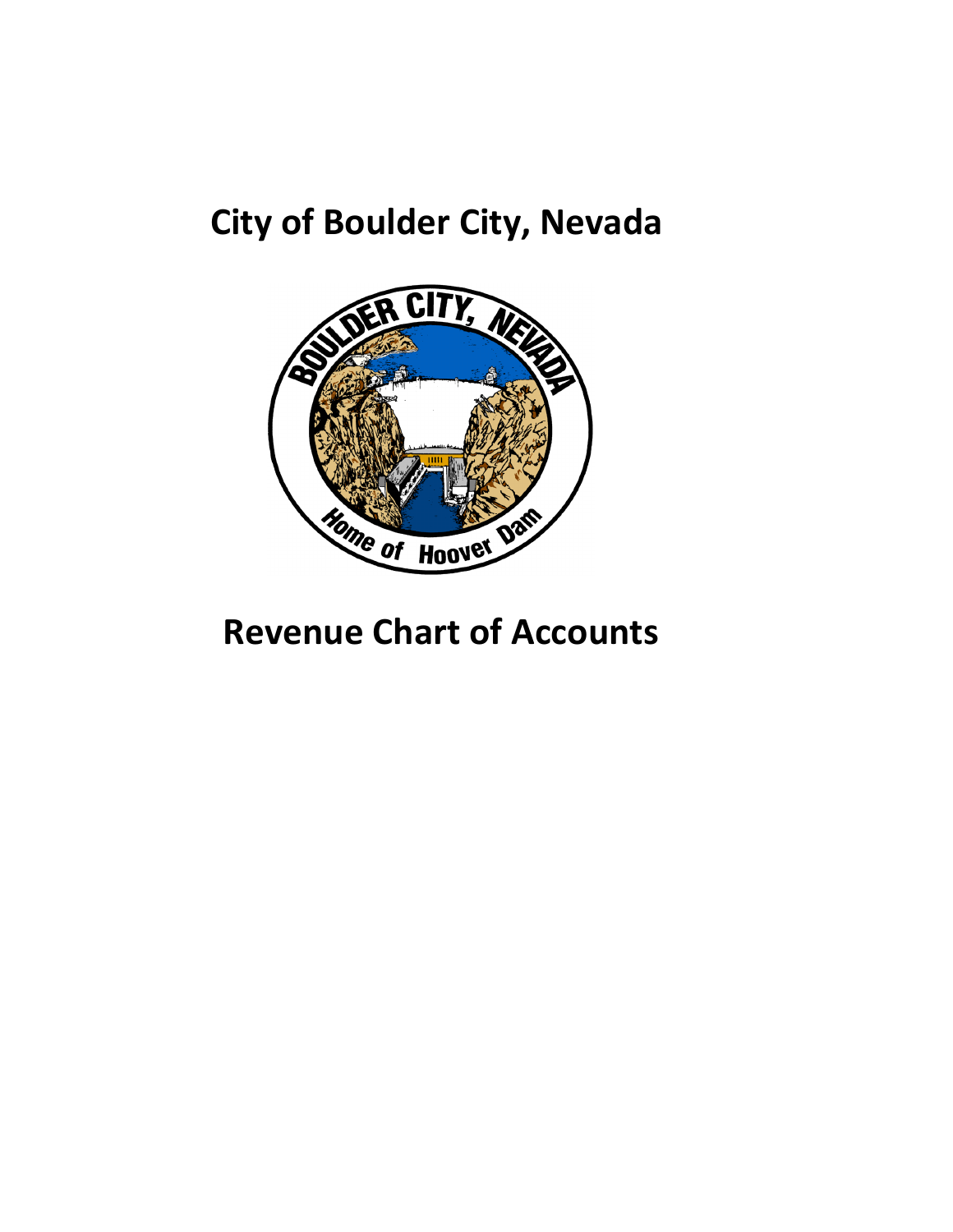| 4000         | <b>REVENUES - Searchable in Socrata as Subcategories and Budget</b> |                                                                                       |
|--------------|---------------------------------------------------------------------|---------------------------------------------------------------------------------------|
| 4100         | <b>TAXES</b>                                                        |                                                                                       |
| 4101         | <b>AD VALOREM</b>                                                   | Tax on property                                                                       |
| 4102         | AD VALOREM DELINQUENT                                               | Tax on property not paid at end of year                                               |
| 4103         | SPECIAL \$.05 AD VALOREM                                            | Special tax on property to be used for capital improvements                           |
| 4105         | <b>INFRASTRUCTURE SALES TAX</b>                                     | 1/4 Sales tax to be used for water and wastewater capital improvements of debt        |
| 4106         | MORE COPS TAX                                                       | Sales tax to fund additional police officers                                          |
| 4107         | <b>CRIMES PREVENTION TAX</b>                                        | Sales tax to fund additional police officers - expansion of More Cops                 |
| 4112         | RESIDENTIAL CONST. TAX                                              | Tax on new construction for parks                                                     |
| 4115         | <b>ROOM TAX</b>                                                     | <b>Transient lodging</b>                                                              |
| 4200         | <b>LICENSES AND PERMITS</b>                                         |                                                                                       |
| 4201         | <b>BUSINESS LICENSES</b>                                            | <b>Business licenses</b>                                                              |
| 4203         | <b>LIQUOR LICENSES</b>                                              | Liquor licenses                                                                       |
| 4206         | <b>OTHER LICENSES</b>                                               | <b>Other licenses</b>                                                                 |
| 4207         | <b>FRANCHISE FEES - GAS</b>                                         | Franchise fee - Gas                                                                   |
| 4208         | <b>FRANCHISE FEES - PHONE</b>                                       | Franchise fee - Phone                                                                 |
| 4209         | FRANCHISE FEES-CABLE TV                                             | Franchise fee - Cable TV                                                              |
| 4210         | <b>LICENSE &amp; PERMIT</b>                                         | License and permit fees                                                               |
| 4212         | <b>SPECIAL EVENT PERMIT</b>                                         | Special event permit                                                                  |
| 4215         | <b>BUILDING PERMITS</b>                                             | <b>Building permits</b>                                                               |
| 4217         | <b>OTHER PERMITS</b>                                                | Other permits                                                                         |
| 4220         | <b>TRAILER PARK-OCCUPANT FEE</b>                                    | Trailer park- occupancy                                                               |
| 4225         | BLDG PERMIT PLAN CHECK FE                                           | Building permits - plan check fee                                                     |
| 4230         | MISC BUILDING PERMIT FEES                                           | Misc permit fees                                                                      |
| 4235         | MISC SOLAR PERMIT FEE                                               | Misc solar permit fee                                                                 |
| 4300         | <b>INTERGOVERNMENTAL REVENUE</b>                                    |                                                                                       |
| 4302         | <b>FEDERAL GRANTS</b>                                               | Federal grants                                                                        |
| 4304         | FAA                                                                 | <b>Federal Aviation Administration</b>                                                |
| 4306         | CDBG-HUD                                                            | Community Development Block Grant - Housing and Urban Development                     |
| 4308         | <b>DOE</b>                                                          | Department of Energy                                                                  |
|              |                                                                     |                                                                                       |
| 4310<br>4311 | F.E.M.A.                                                            | Federal Emergency Management Agency<br><b>Ground Emergency Medical Transportation</b> |
| 4312         | G.E.M.T. (GRD EM MED TRSPRT)<br>US JUSTICE DEPARTMENT               | <b>US Justice Department</b>                                                          |
|              |                                                                     |                                                                                       |
| 4314         | DEPT. OF TRANSPORTATION<br><b>OTHER</b>                             | Department of Transportation<br>Other                                                 |
| 4316         |                                                                     | <b>Bureau of Reclamation</b>                                                          |
| 4318         | <b>BUREAU OF RECLAMATION</b><br><b>DEPT.OF THE INTERIOR</b>         |                                                                                       |
| 4320         |                                                                     | Deptartment of the Interior<br><b>Department of Veterans Affairs</b>                  |
| 4322         | DEPT. OF VETERANS AFFAIRS                                           |                                                                                       |
| 4332         | MOTOR VEHICLE FUEL TAX                                              | Motor Vehicle Fuel Tax                                                                |
| 4333         | OPTIONAL MOTOR FUEL TAX                                             | <b>Optional Motor Fuel Tax</b>                                                        |
| 4334         | <b>AVIATION FUEL TAX</b>                                            | Aviation fuel tax                                                                     |
| 4336         | <b>CONSOLIDATED TAX</b>                                             | Consolidated tax                                                                      |
| 4339         | NDOT REIMBURSED ADMIN SALARY                                        | Nevada Department of Transportation Reimbursed Admin Salary                           |
| 4340         | ST. OF NV - DEPT.OF TRAN.                                           | State of Nevada Department of Transportation                                          |
| 4341         | <b>NV AVIATION MATCH</b>                                            | <b>Nevada Aviation Match</b>                                                          |
| 4342         | OFFICE OF TRAFFIC SAFETY                                            | <b>Office of Traffice Safety</b>                                                      |
| 4343         | NDOT REIMBURSED ENGINEE SALARY                                      | Nevada Department of Transportation Reimbursed Engineer Salary                        |
| 4356         | <b>ST OF NV - OTHER</b>                                             | <b>State of Nevada</b>                                                                |
| 4360         | POOL PACT GRANT                                                     | Pool Pact Grant                                                                       |
| 4370         | OTHER LOCAL GOVERNMENT                                              | Other local governments                                                               |
| 4372         | <b>CLARK COUNTY - GRANTS</b>                                        | Clark county - Grants                                                                 |
| 4373         | CC FLD REIMBURSED ADMIN SALARY                                      | Clark County Flood Control Reimbursed Admin Salary                                    |
| 4374         | CLK.CNTY.FLD.CNTRL.DIST.                                            | <b>Clark County Flood Control</b>                                                     |
| 4375         | CC FLD REIMBURSED ENGIN SALARY                                      | Clark County Flood Control Reimbursed Engineer Salary                                 |
| 4377         | RTC REIMBURSED ADMIN SALARY                                         | Regional Transportation Commission Reimbursed Admin Salary                            |
| 4378         | R.T.C.                                                              | <b>Regional Transportation Commission</b>                                             |
| 4379         | RTC REIMBURSED ENGINEER SALARY                                      | Regional Transportation Commission Reimbursed Engineer Salary                         |
| 4380         | <b>CITY OF HENDERSON</b>                                            | City of Henderson                                                                     |
| 4387         | RTC REIMBURSED ELECTRIC SALARY                                      | Regional Transportation Commission Reimbursed Electric Salary                         |
| 4388         | RTC REIMBURSED STREETS SALARY                                       | Regional Transportation Commission Reimbursed Streets Salary                          |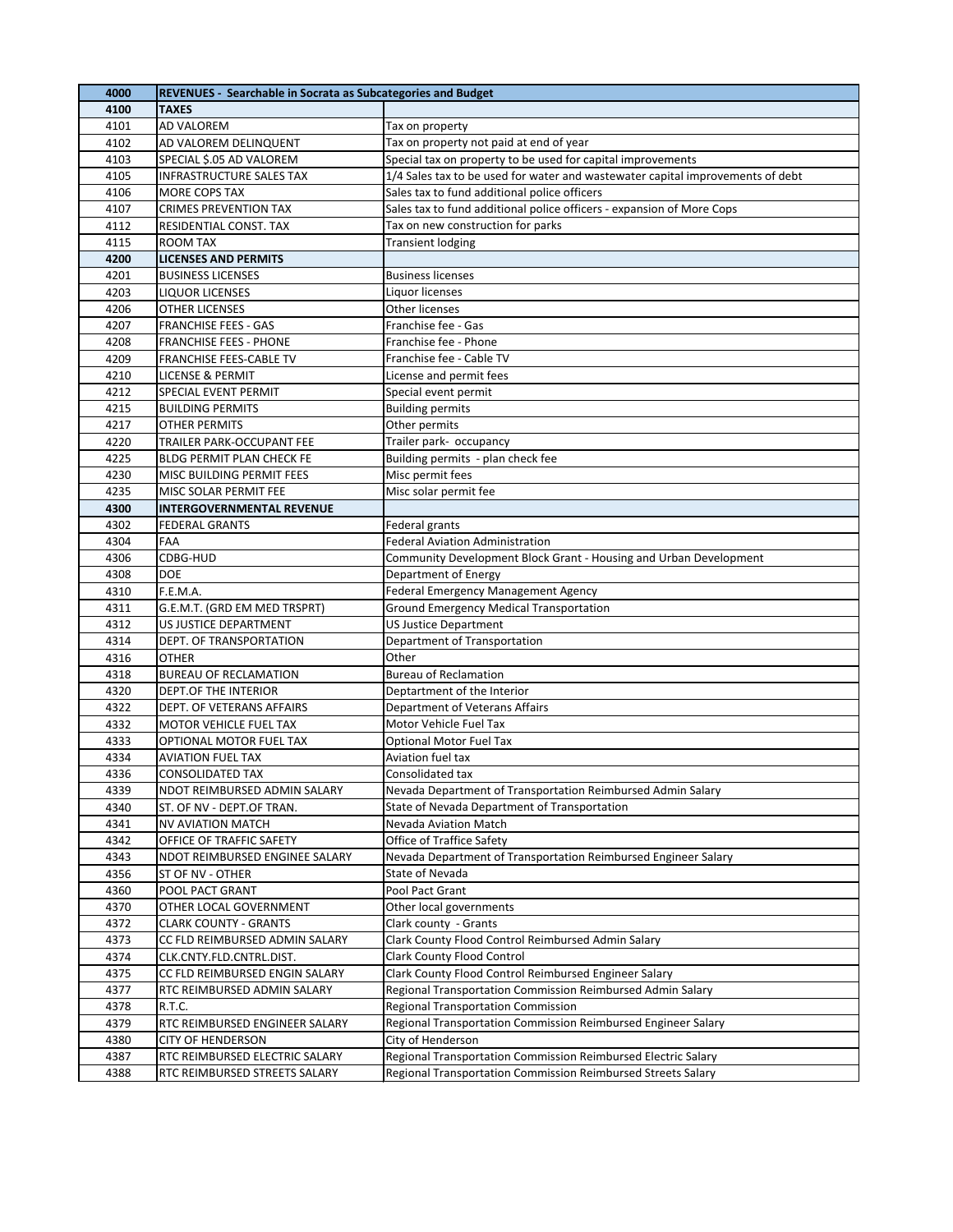| 4000         | <b>REVENUES - Searchable in Socrata as Subcategories and Budget</b> |                                             |
|--------------|---------------------------------------------------------------------|---------------------------------------------|
| 4400         | <b>LOCAL REVENUE</b>                                                |                                             |
| 4401         | <b>COURT ATTORNEY FEES</b>                                          | Court reimbursed attorney fees              |
| 4402         | <b>AMBULANCE FEES</b>                                               | Ambulance fees                              |
| 4404         | <b>FIRE PERMITS</b>                                                 | Fire permits                                |
| 4406         | FIRE - MISCELLANEOUS                                                | Fire miscellaneous                          |
| 4408         | <b>OUTSIDE FIRE DETAILS</b>                                         | Fire Overtime Reimbursement                 |
| 4412         | <b>OUTSIDE POLICE DETAILS</b>                                       | Police Overtime Reimbursement               |
| 4413         | POLICE - MISCELLANEOUS                                              | Police miscellaneous                        |
| 4414         | POLICE-TOWING FEES                                                  | Police towing fees                          |
| 4417         | <b>OUTSIDE BLDG INSP DETAIL</b>                                     | <b>Building Inspection Fees</b>             |
| 4418         | <b>PLANNING FEES</b>                                                | <b>Planning fees</b>                        |
| 4420         | <b>ZONING APPLICATION FEES</b>                                      | Zoning application fees                     |
| 4422         | ENG INSP AND PLAN CHECK                                             | Engineering, inspection and plan check fees |
| 4424         | <b>TORTOISE APPLICATION FEE</b>                                     | Tortoise application fee                    |
| 4426         | <b>ELECTRIC CHARGES</b>                                             | Electric charges                            |
| 4428         | ELECTRICAL HOOK-UP FEES                                             | Electrical hook up fees                     |
| 4430         | <b>WATER CHARGES</b>                                                | Water charges                               |
| 4432         | <b>WATER HOOK-UP FEES</b>                                           | Water hook-up fees                          |
| 4434         | <b>SEWER CHARGES</b>                                                | Sewer charges                               |
| 4436         | <b>SEWER HOOK-UP FEES</b>                                           | Sewer hook-up fees                          |
| 4437         | <b>METER REPLACEMENT</b>                                            | Meter replacement                           |
| 4438         | <b>METER REPLACEMENT LABOR</b>                                      | Meter replacement labor                     |
| 4440         | <b>REFUSE CHARGES</b>                                               | Refuse charges                              |
| 4441         | <b>LANDFILL RECEIPTS</b>                                            | Landfill receipts                           |
| 4442         | LANDFILL CLOSURE FEE                                                | Landfill closure fee                        |
| 4443         | <b>CONSTRUCTION FEE</b>                                             | Construction fee                            |
| 4445         | <b>SALE OF LOTS</b>                                                 | Sale of lots                                |
| 4446         | <b>OPENING &amp; CLOSING</b>                                        | Opening and closing fees                    |
| 4447         | PERPETUAL CARE                                                      | Perpetual care                              |
| 4450         | <b>CULTURE &amp; RECREATION</b>                                     | Culture and recreation fees                 |
| 4451         | <b>SWIMMING POOL FEES</b>                                           | Swimming pool fee                           |
| 4452         | <b>MISC PARK &amp; RECREATION</b>                                   | Misc park and recreation fee                |
| 4453         | SPECIAL CLASSES                                                     | Special classes                             |
| 4454         | <b>TINY TOTS</b>                                                    | Tiny tots                                   |
| 4456         | SAFEKEY                                                             | Safekey                                     |
| 4457         | <b>FITNESS CENTER</b>                                               | Fitness center                              |
| 4458         | <b>ADULT SPORTS</b>                                                 | Adult sports                                |
| 4459         | YOUTH SPORTS                                                        | Youth sports                                |
| 4460         | <b>FACILITY RENTAL AND TOKEN</b>                                    | <b>Facility rental</b>                      |
| 4461         | <b>ART CENTER</b>                                                   | Art center                                  |
| 4462         | <b>BOOTLEG CANYON TRL</b>                                           | <b>Bootleg Canyon Fee</b>                   |
| 4464         | YOUTH CENTER                                                        | Youth center                                |
| 4465         | <b>LOCKER REVENUE</b>                                               | Locker revenue                              |
| 4466         | RACQUETBALL COURT FEES                                              | Racquetball court fee                       |
| 4467<br>4470 | RACQUETBALL SALES & RENT<br>MUNI GOLF GREEN FEES                    | Racquetball sales                           |
| 4471         |                                                                     | Muni green fees<br>Muni golf cart fees      |
| 4472         | <b>MUNI GOLF CART FEES</b><br>MUNI GOLF RANGE BALLS                 | Muni golf range balls                       |
| 4476         | MUNI GOLF SURCHARGE FEE                                             | Muni golf surchage fee                      |
| 4477         | MUNI GOLF MERCHANT SALES                                            | Muni golf merchant sales                    |
| 4480         | <b>BOULDER CREEK GREEN FEES</b>                                     | Boulder Creek greens fee                    |
| 4481         | <b>BOULDER CR-MERCH. SALES</b>                                      | Boulder Creek merchandise sales             |
| 4482         | <b>BOULDER CR-PAVILLION RENT</b>                                    | Boulder Creek pavillion rent                |
| 4484         | <b>GOLF MEMBERSHIP FEES</b>                                         | <b>Boulder Creek Golf Membership</b>        |
| 4485         | <b>BOULDER CREEK RESTAURANT LEASE</b>                               | <b>Boulder Creek Restaurant Lease</b>       |
| 4486         | MUNI GOLF RESTAURANT LEASE                                          | Muni Golf Restaurant Lease                  |
| 4487         | <b>BOULDER CREEK GOLF LESSONS</b>                                   | Boulder Creek golf lessons                  |
| 4488         | <b>MUNI GOLF LESSONS</b>                                            | Muni golf lessons                           |
| 4489         | <b>BC DISC GOLF</b>                                                 | Boulder Creek disc golf                     |
| 4495         | PROPERTY REIMBURSEMENT                                              | Property reimbursement                      |
| 4496         | <b>LABOR REIMBURSEMENT</b>                                          | Labor reimbursement                         |
| 4497         | <b>VEHICLE REIMBURSEMENT</b>                                        | Vehicle reimbursement                       |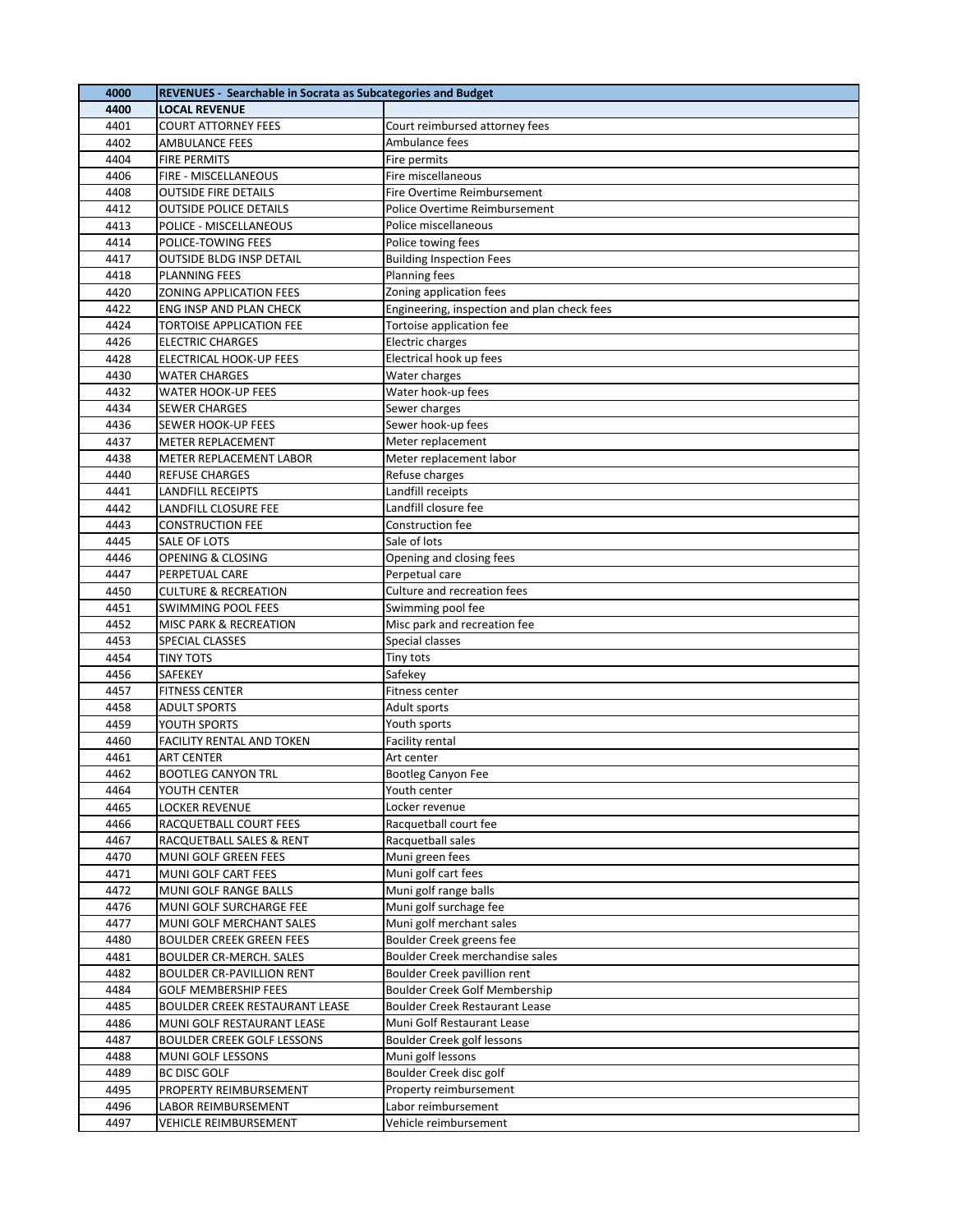| 4500<br><b>COURT FINES</b><br>4501<br>4504 | <b>FINES &amp; FORFEITURES</b>   |                                              |
|--------------------------------------------|----------------------------------|----------------------------------------------|
|                                            |                                  |                                              |
|                                            |                                  | Court fines                                  |
|                                            | COURT ADMIN. ASSESSMENT          | Court admin fees                             |
| 4506                                       | <b>COLLECTION FEES</b>           | <b>Collection fees</b>                       |
| 4508                                       | <b>COURT FACILITY FEE</b>        | Court facility fee                           |
| <b>BOND FEES</b><br>4510                   |                                  | <b>Bond fees</b>                             |
| 4600                                       | <b>RENTS &amp; ROYALTIES</b>     |                                              |
| 4602                                       | MISC LAND/LEASE FEES             | Misc land/lease fees                         |
| 4604                                       | OTHER - BUILDING RENTS           | Other building rents                         |
| 4606                                       | <b>COMMUNICATION SITE LEASES</b> | Communication lease payment                  |
| 4615                                       | <b>LEASE REVENUE</b>             | Lease revenue                                |
| 4672                                       | <b>AIRPORT TIEDOWNS</b>          | Airport tiedowns                             |
| 4673                                       | <b>AIRPORT FUEL SALES</b>        | Airport fuel sales                           |
| 4674                                       | AIRPORT FUEL FLOWAGE FEES        | Airport fuel flowage fees                    |
| 4675                                       | <b>AIRPORT FUEL STORAGE</b>      | Airport fuel storage                         |
| 4676                                       | <b>COMMERCIAL SERVICE FEES</b>   | <b>Commercial service fees</b>               |
| 4678                                       | <b>COMMERCIAL GROUND LEASE</b>   | Commercial ground lease                      |
| 4680                                       | PRIVATE GROUND LEASE             | Private ground lease                         |
| 4700                                       | <b>MISCELLANEOUS REVENUE</b>     |                                              |
| 4702                                       | <b>INSURANCE CLAIMS</b>          | Insurance claims                             |
| 4703                                       | RISK MANAGEMENT SUBROGATION      | Risk management subrogation                  |
| 4704                                       | <b>SURPLUS / INTERNET SALES</b>  | Surplus / internet sales                     |
| 4706                                       | PASSPORT SERVICE FEES            | Passport service fees                        |
| 4708                                       | MISCELLANEOUS-COPY FEES          | Miscellaneous copy fees                      |
| 4710                                       | <b>EASEMENT REVENUE</b>          | Easement revenue                             |
| 4712                                       | <b>INTEREST INCOME</b>           | Interest income                              |
| 4713                                       | FAIR MARKET VALUE ADJUSTMENT     | Fair market value adjustment                 |
| <b>PENALTIES</b><br>4714                   |                                  | Penalties                                    |
| 4715                                       | <b>CHEMICAL ANALYSIS FEE</b>     | Chemical analysis fee                        |
| 4720                                       | <b>ACCESS AGREEMENT FEES</b>     | Access agreement fees                        |
| 4722                                       | <b>SECURITY/BADGE FEES</b>       | Security/badge fees                          |
| 4760                                       | CASH - OVER/SHORT                | Cash - Over/short                            |
| 4780                                       | <b>SALES OF FIXED ASSETS</b>     | Sales of fixed assets                        |
| 4800                                       | <b>CAPITAL CONTRIBUTIONS</b>     |                                              |
| 4802                                       | <b>CONTRACTOR CAPITAL PAYMNT</b> | Contractor capital payment                   |
| 4900                                       | <b>OTHER FINANCING SOURCES</b>   |                                              |
| 4902<br><b>TRANSFERS IN</b>                |                                  | Transfers in                                 |
| 4905                                       | PROCEEDS FROM DEBT ISSUANCE      | Proceeds from debt issuance                  |
| 4910                                       | USE OF FUND BALANCE              | Used to balance budget - use of fund balance |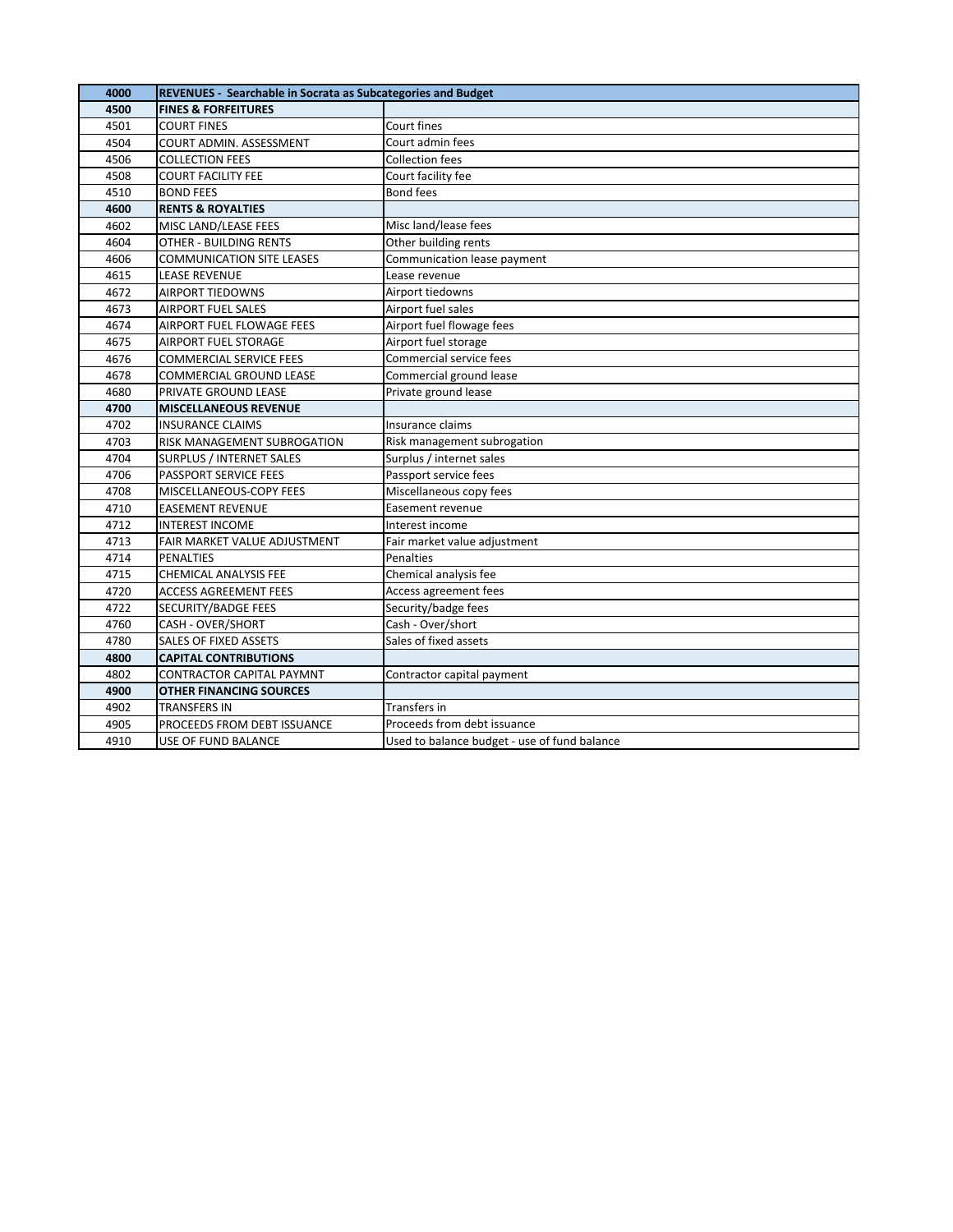## **City of Boulder City, Nevada**



## **Expense Chart of Accounts**